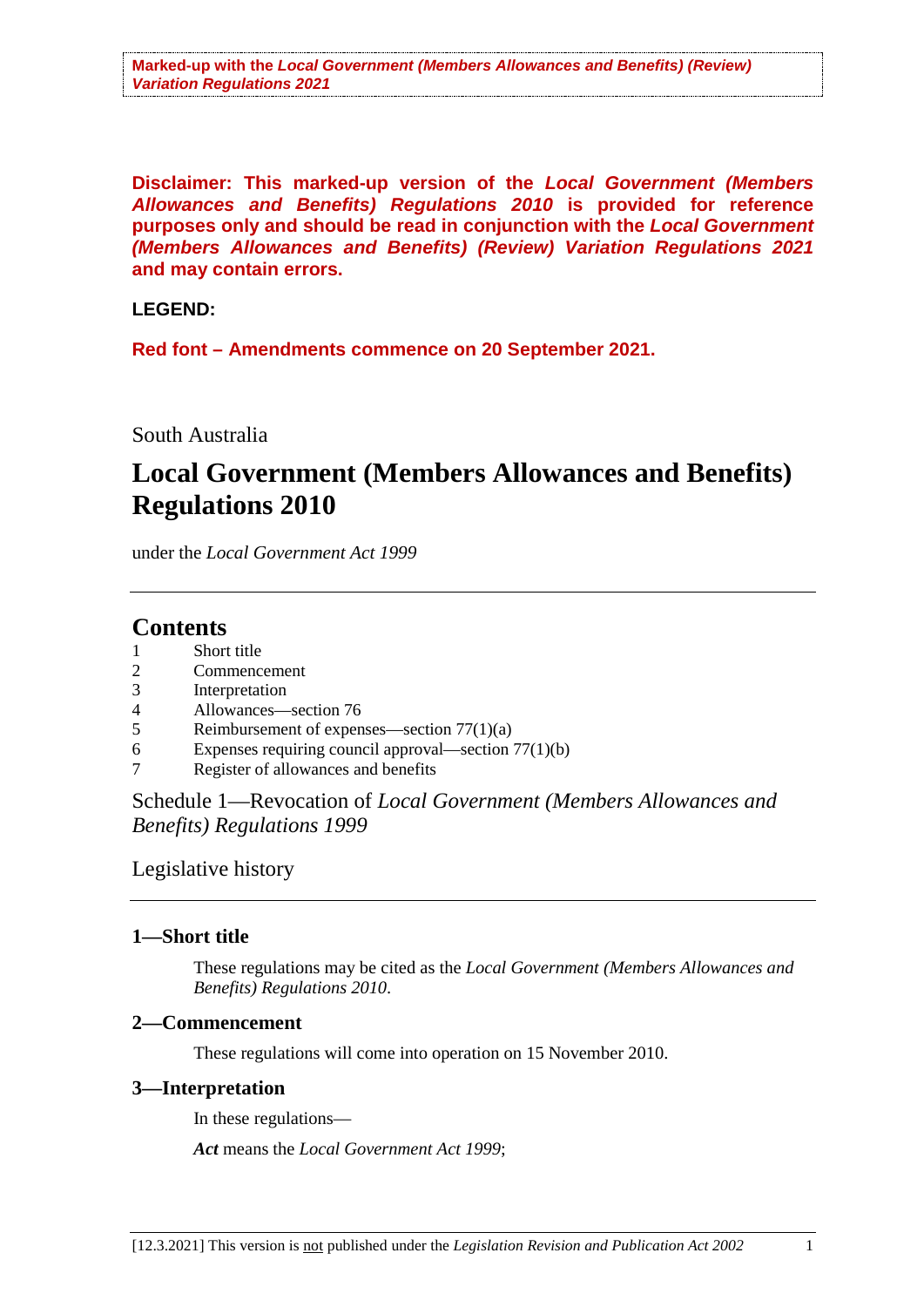**Marked-up with the** *Local Government (Members Allowances and Benefits) (Review) Variation Regulations 2021* 

*eligible journey* means a journey (in either direction) between the principal place of residence, or a place of work, of a member of the council, and the place of a prescribed meeting;

*prescribed meeting*, in relation to a member of a council, means a meeting of the council or council committee, or an informal gathering, discussion, workshop, briefing, training course or similar activity which is directly or closely related to the performance or discharge of the roles or duties of the member.

#### **4—Allowances—section 76**

- (1) For the purposes of section 76 of the Act, an allowance may be paid in instalments up to 3 months in advance or 3 months in arrears of each month in respect of which an instalment is payable.
- For the purposes of section 76(9) of the Act, an allowance is to be adjusted by multiplying the allowance by a proportion obtained by dividing the Consumer Price Index for the September quarter last occurring before the date on which the allowance is to be adjusted by the Consumer Price Index for the September quarter immediately before the date on which the allowance was determined under section 76 of the Act (with the amount so adjusted being rounded up to the nearest dollar).

#### **5—Reimbursement of expenses—section 77(1)(a)**

- (1) Subject to this regulation, for the purposes of section  $77(1)(a)$  of the Act, the kinds of expenses for which a member of a council will be reimbursed are as follows:
	- (a) travelling expenses actually and necessarily incurred by the member in travelling to or from a prescribed meeting if—
		- (i) the journey is an eligible journey; and
		- (ii) the journey is by the shortest or most practicable route;
	- (b) expenses for the care of—
		- (i) a child of the member; or
		- (ii) a dependant of the member requiring full-time care,

actually and necessarily incurred by the member as a consequence of the member's attendance at a prescribed meeting.

- (2) However—
	- (a) in relation to the operation of subregulation  $(1)(a)$ 
		- (i) if an eligible journey relates to travel between a place within the area of a council and a place outside the area of a council (in either direction), the member is only entitled to be reimbursed in respect of expenses that can be attributed to travel within the area of the council; and
		- (ii) the rate of reimbursement for motor vehicle costs will be at a rate equal to the appropriate rate per kilometre (determined according to the engine capacity of the vehicle) prescribed for the purposes of calculating deductions for car expenses under section 28.25 of the *Income Tax Assessment Act 1997* of the Commonwealth; and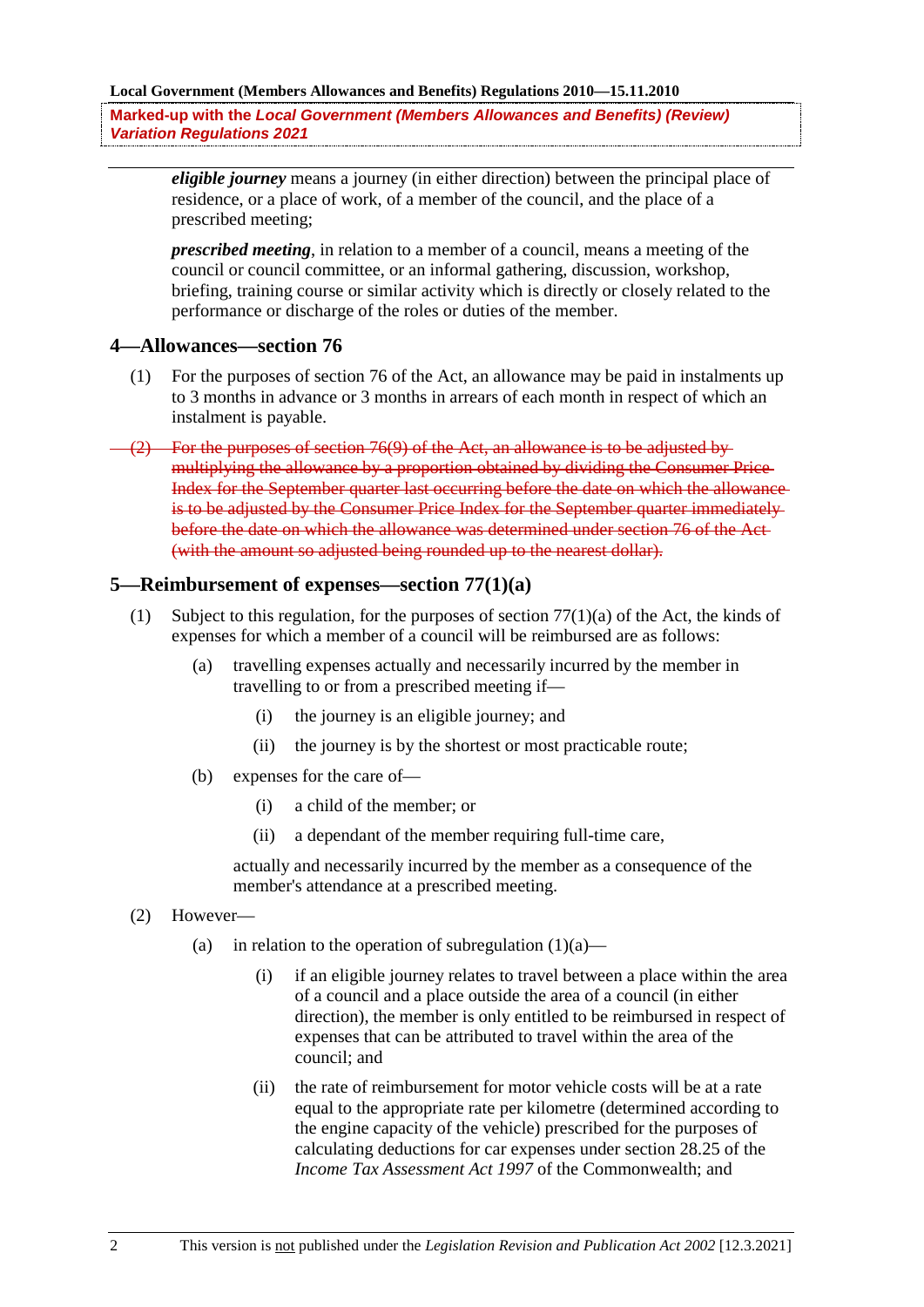**Marked-up with the** *Local Government (Members Allowances and Benefits) (Review) Variation Regulations 2021* 

- (b) in relation to the operation of subregulation  $(1)(b)$ —a member of a council is not entitled to be reimbursed if the care is provided by a person who ordinarily resides with the member.
- (3) A council may aggregate claims for reimbursement of expenses under subregulation  $(1)(a)$  that relate to journeys that do not exceed 20 kilometres and then pay them on either a quarterly or monthly basis.

#### **6—Expenses requiring council approval—section 77(1)(b)**

For the purposes of section 77(1)(b) of the Act, the following kinds of expenses for which a member of a council may be reimbursed are prescribed:

- (a) expenses incurred in the use of a telephone, fax or other telecommunications device, or in the use of a form of electronic communication, on the business of the council;
- (b) travelling expenses incurred by the member as a consequence of the member's attendance at a function or activity on the business of the council (other than for which the member is reimbursed under section  $77(1)(a)$  of the Act);
- (c) travelling expenses incurred by the member in undertaking an eligible journey to the extent that those expenses are attributable to travel outside the area of the council;
- (d) expenses for the care of—
	- (i) a child of the member; or
	- (ii) a dependant of the member requiring full-time care,

incurred by the member as a consequence of the member's attendance at a function or activity on the business of the council (other than for which the member is reimbursed under section 77(1)(a) of the Act);

(e) expenses incurred by the member as a consequence of the member's attendance at a conference, seminar, training course or other similar activity which is directly or closely related to the performance or discharge of the roles or duties of a member of a council (other than for which the member is reimbursed under section 77(1)(a) of the Act).

#### **7—Register of allowances and benefits**

Pursuant to subsections (1) and (2) of section 79 of the Act, it will be a principle under those subsections that the chief executive officer will only be required—

- (a) to enter details of any expenses reimbursed under section  $77(1)(b)$  of the Act (in the case of section  $79(1)(b)$ ), or of other benefits paid or provided (in the case of section 79 $(1)(c)$ ; or
- (b) to make a record of the provision of a reimbursement or benefit not previously recorded in the Register (in the case of section 79(2)(b)),

on a quarterly basis<sup>1</sup>.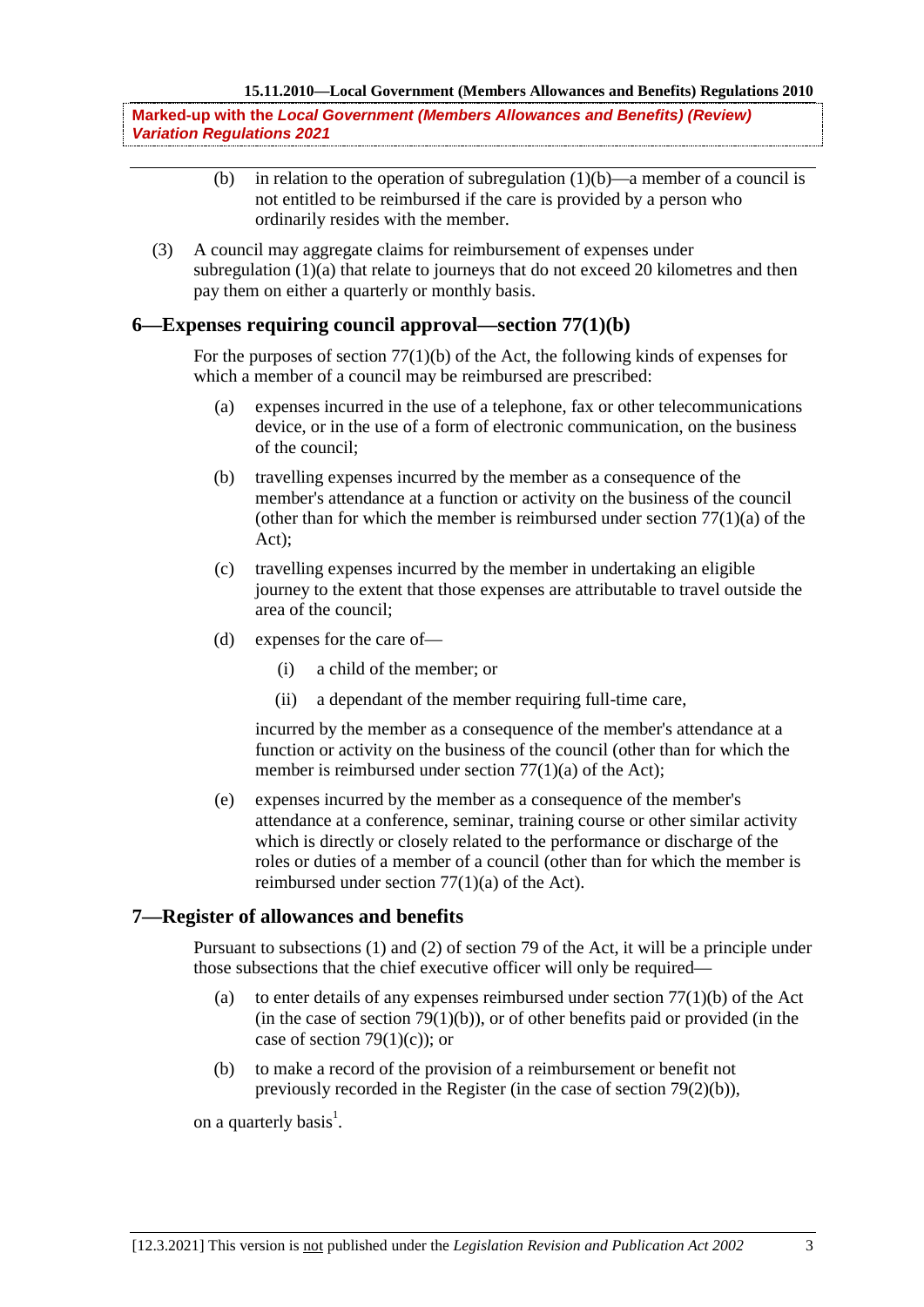**Local Government (Members Allowances and Benefits) Regulations 2010—15.11.2010**

**Marked-up with the** *Local Government (Members Allowances and Benefits) (Review) Variation Regulations 2021* 

**Note—**

1 Reimbursements under section 77(1)(a) of the Act are not required to be recorded in the Register of Allowances and Benefits.

## **Schedule 1—Revocation of** *Local Government (Members Allowances and Benefits) Regulations 1999*

The *Local Government (Members Allowances and Benefits) Regulations 1999* are revoked.